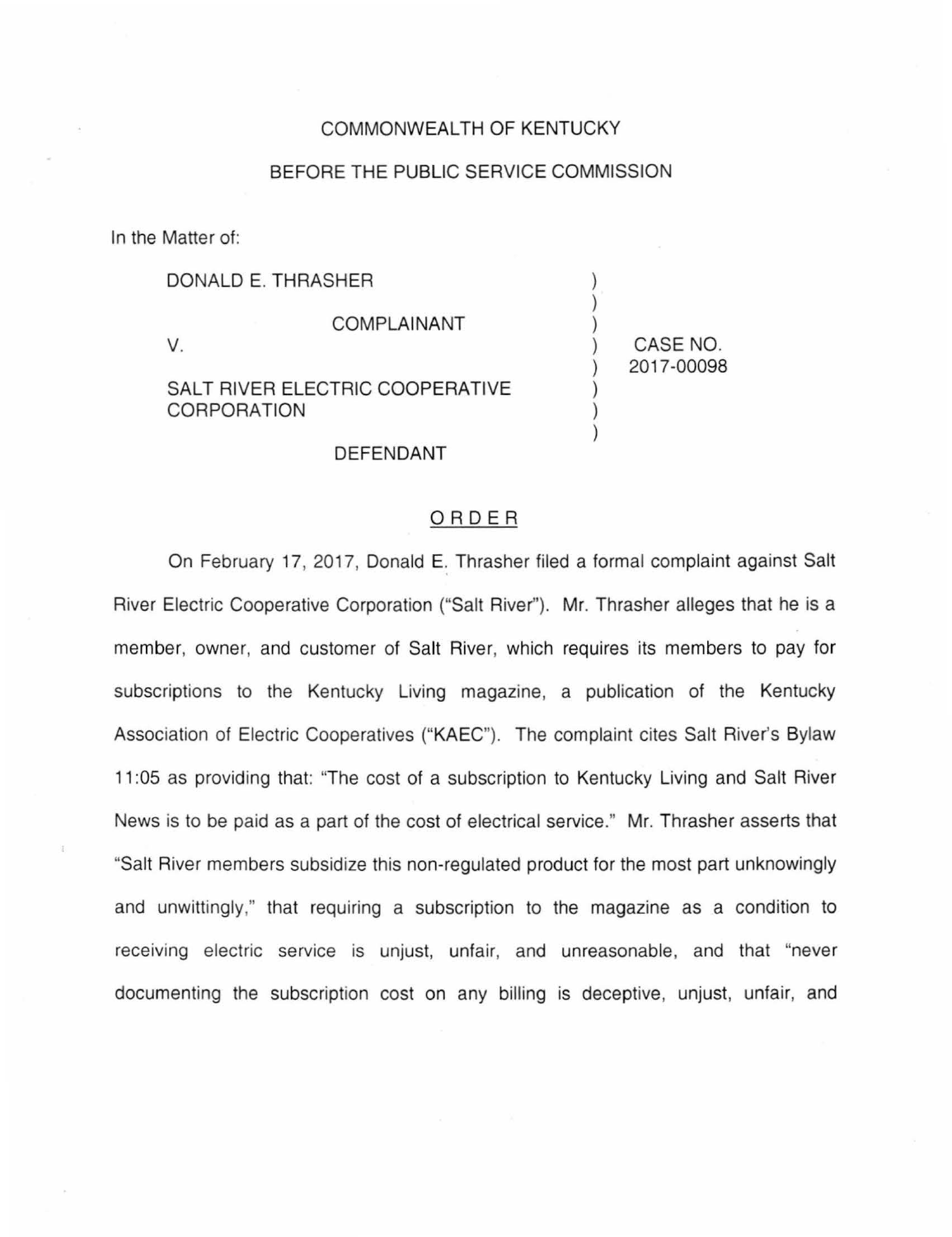unreasonable."1 For relief, Mr. Thrasher requests that the Commission require Salt River to remove the cost of the Kentucky Living magazine from the cost of electricity or, in the alternative, require Salt River to include a line item on customers' bills showing the cost of the magazine subscription.

On March 13, 2017, Mr. Thrasher filed a motion requesting the Commission to issue a subpoena duces tecum to Salt River for the production of all documents over the past five years relating to Kentucky Living magazine, communications with named KAEC officers regarding Kentucky Living magazine, payments to KAEC, and benefits received from KAEC.

Based on a review of the complaint and being otherwise sufficiently advised, the Commission finds that 807 KAR 5:001, Section 20(4)(a), requires us to review each formal complaint upon its filing to determine whether the complaint establishes a *prima* facie case. A complaint establishes a *prima facie* case when, on its face, it states sufficient allegations that, if uncontradicted by other evidence, would entitle the complainant to the requested relief. If a complaint fails to establish a prima facie case, the regulation provides that the complainant be so notified and allowed an opportunity to amend the complaint within a specified time.

The Commission begins its analysis of Mr. Thrasher's complaint by noting that, under KRS 278.040(2), "The commission shall have exclusive jurisdiction over the regulation of rates and service of utilities . . . ." With respect to rates, KRS 278.030(1) provides, "Every utility may demand, collect and receive fair, just and reasonable rates for the services rendered ... . " With respect to service, KRS 278.030(2) provides, "Every utility shall furnish adequate, efficient and reasonable service .... " Further,

<sup>1</sup> Complaint at 1-2.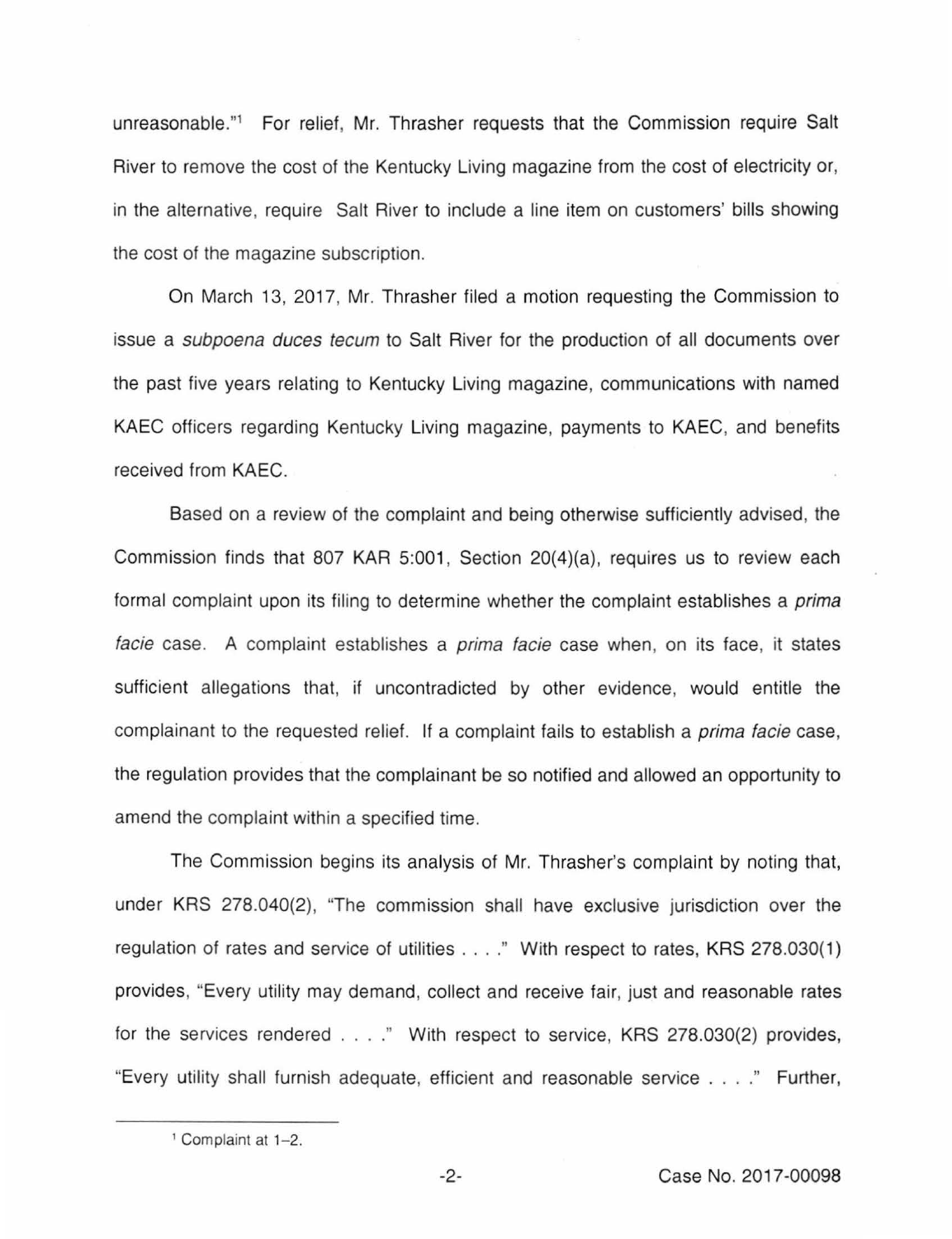KRS 278.260(1) empowers the Commission with "original jurisdiction over complaints as to rates or service of any utility." KRS 278.270 authorizes the Commission to change a utility's rate upon finding that "any rate is unjust, unreasonable, insufficient, unjustly discriminatory or otherwise in violation of [KRS Chapter 278]."

Mr. Thrasher's complaint contains no basis to support a claim that Salt River's current rates are unjust, unreasonable, insufficient, unjustly discriminatory or otherwise in violation of KRS Chapter 278. The Commission establishes a utility's rates to produce sufficient revenue to recover all reasonable expenses, including debt service and a profit margin. An objection by a customer to a specific expenditure by a utility does not render the utility's rates unfair, unjust, or unreasonable. The complaint contains no financial analysis to indicate that Salt River's current annual revenues are excessive based on its current level of annual expense, including debt service and a profit margin. Absent such an analysis, the Commission is unable to find that Mr. Thrasher's complaint contains sufficient allegations to constitute a prima facie case that Salt River's rates are unfair, unjust, and unreasonable.

In addition, the Commission takes administrative notice that Salt River utilizes the Kentucky Living magazine for purposes of complying with the Commission's regulations when notice of a hearing is required to be published.<sup>2</sup> Thus, customers do receive a benefit from receipt of Kentucky Living magazine. Absent publication of hearing notices

<sup>&</sup>lt;sup>2</sup> See Case No. 2016-00248, An Examination of the Application of the Fuel Adjustment Clause of Salt River Electric Cooperative Corporation from November 1, 2015 Through April 30, 2016, Salt River's Affidavit of Mailing filed November 7, 2016.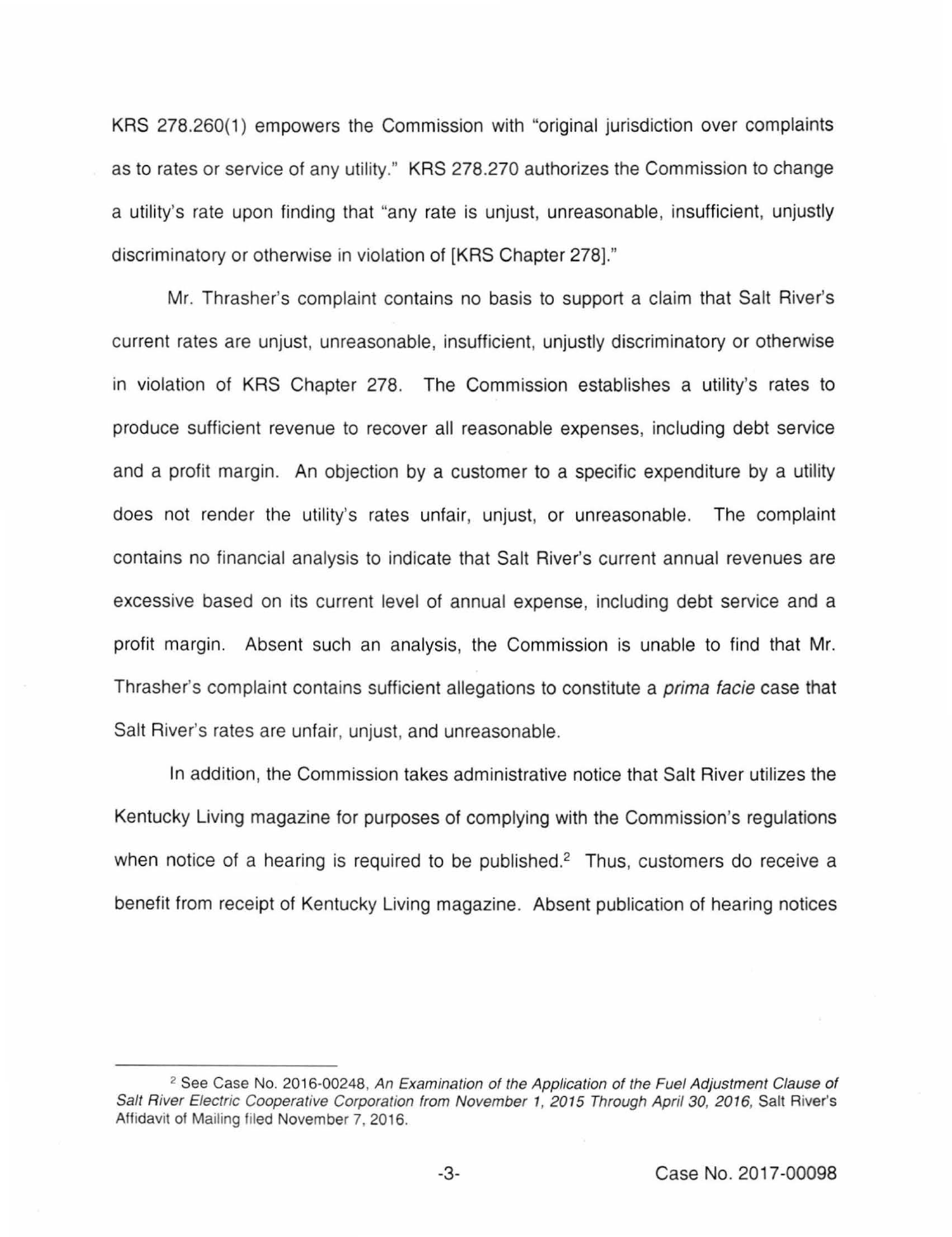in Kentucky Living magazine, Salt River would be required to incur the cost of utilizing newspaper publication or direct mail.

IT IS THEREFORE ORDERED that:

1. Mr. Thrasher's complaint is rejected for failing to conform to the requirements of 807 KAR 5:001, Section 20(4), by failing to state a *prima facie* case.

2. Mr. Thrasher shall have 20 days from the date of this Order to file an amended complaint with the Commission that conforms to the requirements of 807 KAR 5:001, Section 20(4), by stating a *prima facie* case.

By the Commission

ENTERED **MAR 21 2017**  KENTUCKY PUBLIC SERVICE COMMISSION

**ATTEST:** idhews **Executive Directo** 

Case No. 2017-00098